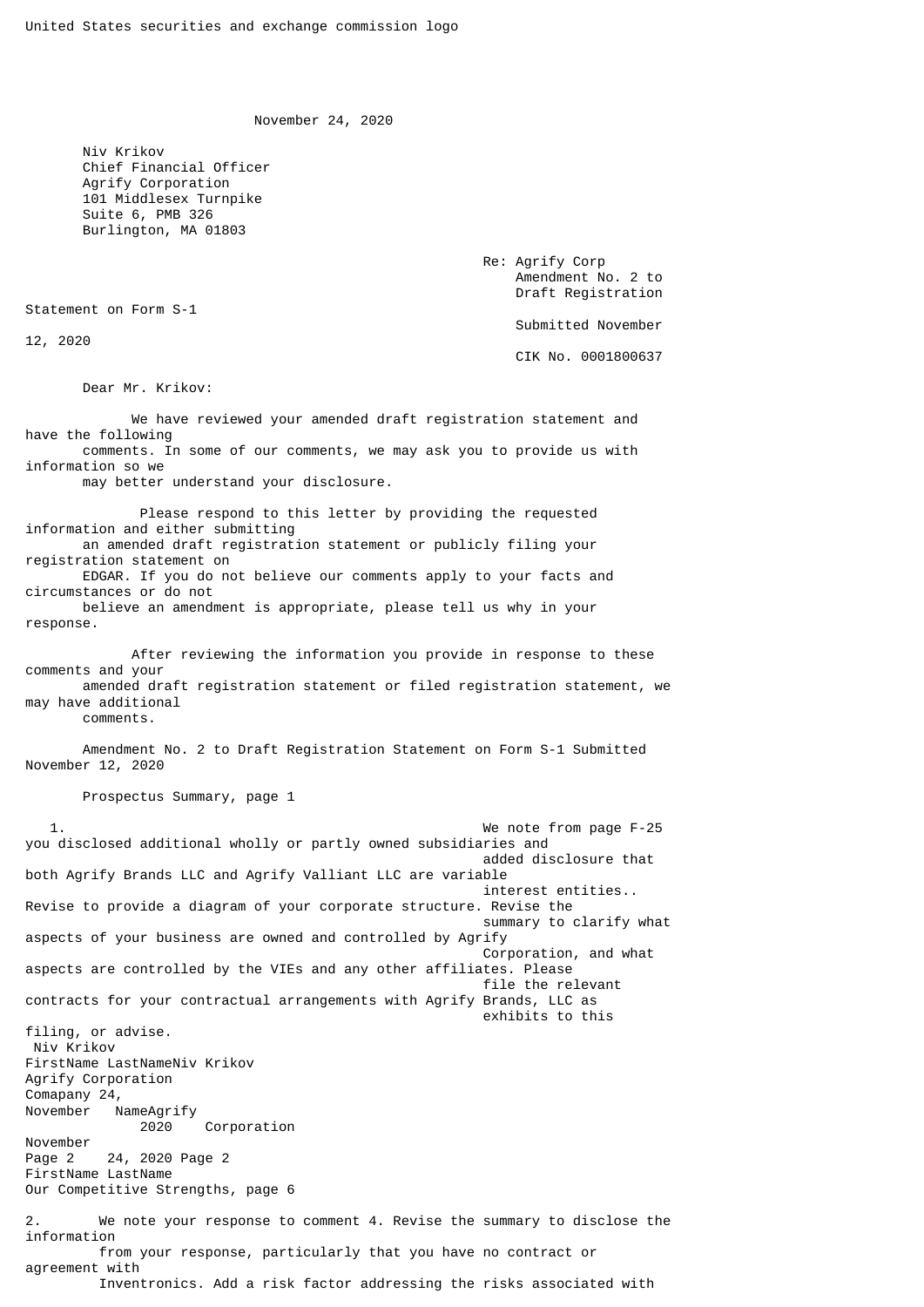your lack of agreement. Disclose your transactions with Inventronics as required by Item 404 of Regulation S-K or tell us why you believe such disclosure is not required. Risk Factors, page 16 3. Please revise this section to relocate any generic risk factors you present to the end of the section, under the caption "General Risk Factors." See Item 105(a) of Regulation S-K. Use of Proceeds, page 35 4. We note your revised disclosure on page 54 that "We anticipate that our depreciation and amortization expense will increase in fiscal 2020 due to expected capital expenditures in fiscal 2020 on property and equipment to expand research, development, and testing capabilities." Revise your Use of Proceeds to address these planned expenditures. Results of Operations, page 49 5. We reissue comment 11. As requested in reissued comment 24 from our initial letter, revise the discussion to not only recite the changes in your results, but to provide an analysis by which potential investors may better understand what drove the changes. Refer to Item 303 of Regulation S-K and Release Nos. 33-5835 (May 18, 1989) and 33- 8350 (Dec. 29, 2003). Liquidity and Capital Resources Cashflow, page 53 6. Please remove the subtotal lines presented below operating and investing activities so as to eliminate the appearance that the sum total of these amounts equals cash provided by financing activities. Management's Discussion and Analysis of Financial Condition and Results of Operations Liquidity and Capital Resources, page 53 7. We note your updated disclosure in response to comment 12. As discussed in our comment above, please revise the disclosure to not only report the changes in results, but to analyze the changes. Business Property and Employees, page 80 8. Please revise to provide a description of your human capital resources as required by Item  $101(c)(2)(ii)$  of Regulation S-K. Niv Krikov Agrify Corporation November 24, 2020 Page 3 Intellectual Property, page 80 9. We note your response to comment 13 and the agreement transferring intellectual property between The Holden Company and your subsidiary, Agrify Brands, LLC. We note the nature of the intellectual property transferred in the agreement. On page 1, you disclose, "While we do not cultivate, come in contact with, distribute or dispense cannabis, hemp derived cannabinoid products, cannabidoil or any cannabis derivatives that are currently prohibited under United States federal law, our cultivation solutions can be used within indoor grow facilities by cannabis cultivators." Tell us whether Brands, the company or any of its wholly or partly owned subsidiaries is involved in the marketing or sale of cannabis, hemp-derived cannabinoid products, cannabidoil or any cannabis derivatives or similar products, regardless of whether they are prohibited under United States federal